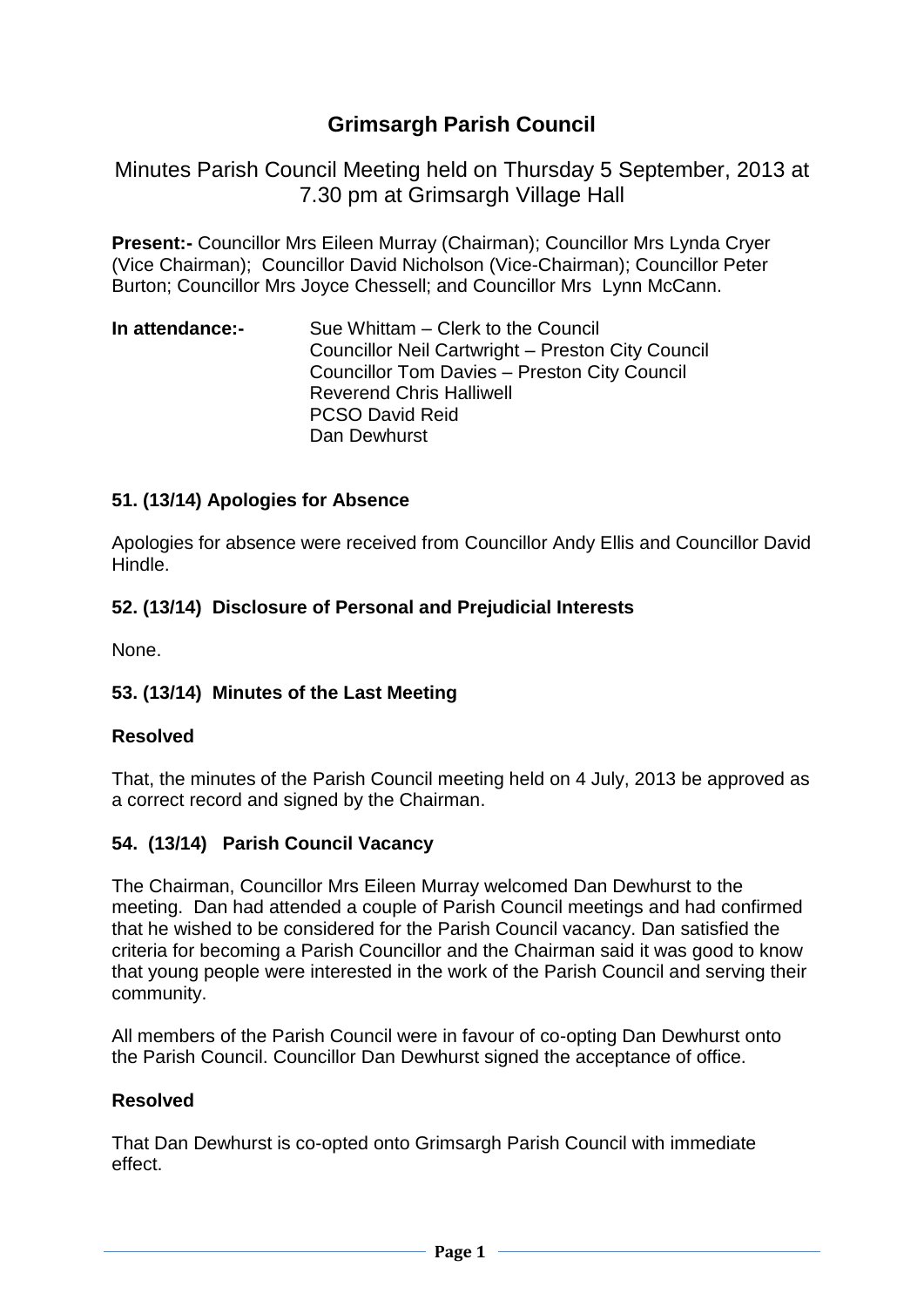## **55. (13/14) Adjournment for Public Participation and Policing Issues**

The Chairman, Councillor Mrs Eileen Murray adjourned the meeting for public participation and welcomed PCSO David Reid to the meeting. PCSO Reid gave an update on police activities in the area. He explained to the Parish Council that there had been a number of crimes in Grimsargh and these could be drastically reduced if people took more care in locking their doors/windows and keeping their valuables secure. He highlighted the crimes that had recently taken place including one at Grimsargh St Michael's CE Primary School that had lap tops stolen during the summer break – the police had arrested someone for this crime. There had been numerous thefts from unlocked sheds and vehicles, and two high performance cars had been stolen from a house on Carbis Avenue.

PCSO Reid said he was hoping to work together with the community to make them more aware of keeping things safe and secure. Councillor Dan Dewhurst mentioned the use of CCTV and thought this was something that might be beneficial to Grimsargh. PCSO Reid said that Goosnargh had twelve cameras and this had helped reduce crime so it was worthwhile considering. It was felt that a "handy hints" type flyer and maybe a home security event to be held at the village hall would be good ideas. It was felt that a Community Safety Working Group would be a good way to look into these proposed initiatives and make recommendations to the Parish Council. Councillor Mrs Lynn McCann and Councillor Lynda Cryer together with Councillor Dan Dewhurst expressed a willingness to be involved. Councillor Dan Dewhurst agreed to draft up some Terms of Reference to bring to the next meeting of the Parish Council.

The Chairman, Councillor Mrs Eileen Murray thanked PCSO Reid for attending the meeting and then asked if any members of the Parish Council wished to raise any further items for information. It was noted that the site visit to JWS (formerly Valpak) had gone well – it had been interesting seeing the site and the new owners were making great efforts to keep the site tidy and be responsible neighbours. Councillor Mrs Lynn McCann said that there had been a recent odour incident at the site but it only lasted a short time. The Parish Council now had contact details for the site in case there were any problems. Councillor Mrs Lynn McCann also referred to problems with dog fouling that had been passed on to PCSO Reid. PCSO Reid said he was looking into the concerns raised and if appropriate a fixed penalty would be issued.

Councillor Mrs Joyce Chessell said that there were still various issues in the village with overgrown hedges and encroachment onto the footpaths.

The Chairman Councillor Mrs Eileen Murray then reconvened the meeting.

#### **56. (13/14) Town and Country Planning Act, 1990**

It was noted that there were no Planning Applications for consideration at the meeting. However, it was further noted that the Parish Council had received notification that Hallam Land Management had appealed against the decision by Preston City Council to refuse Planning Application 06/2013/0245 – Land North of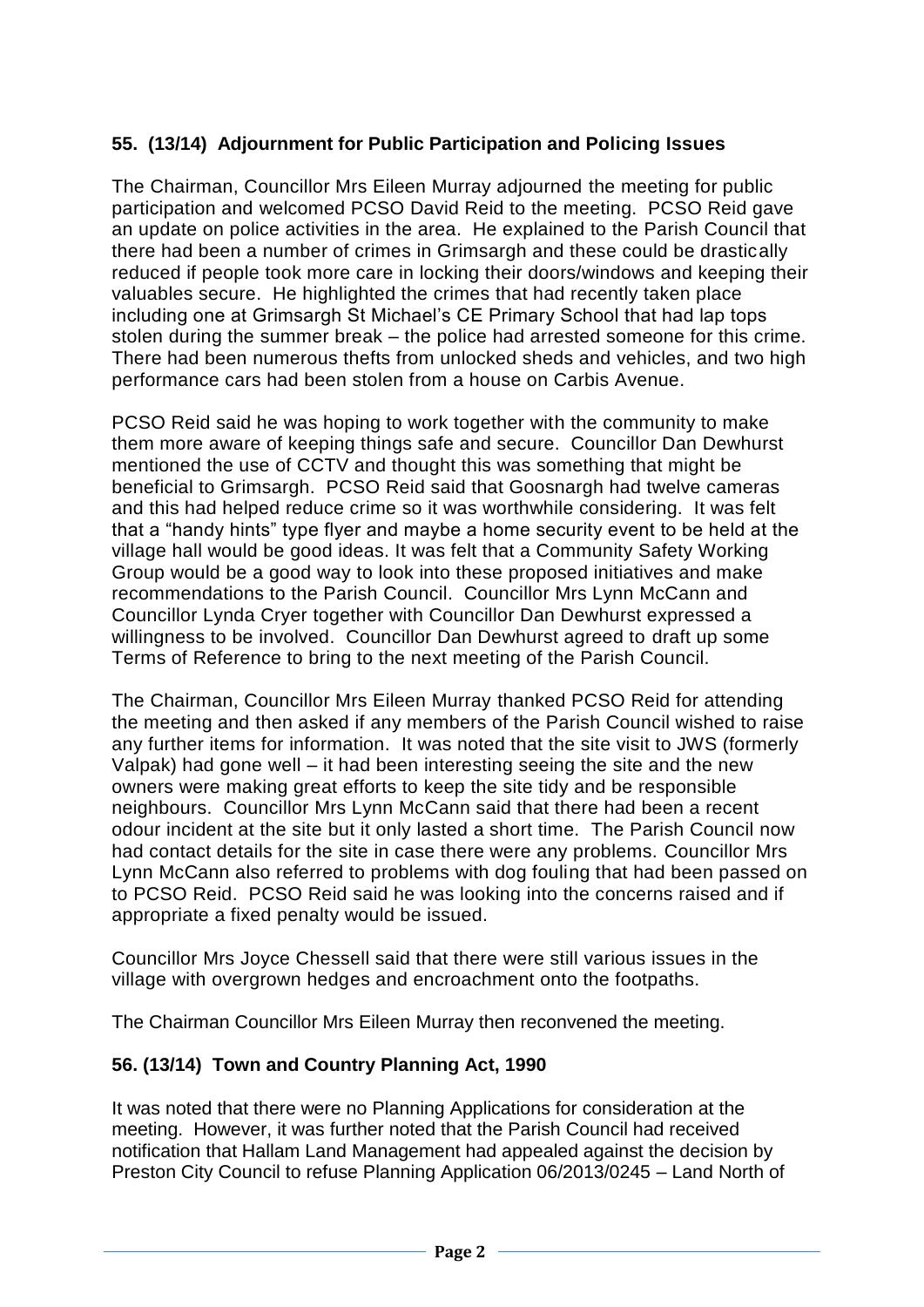The Hills – Outline application for residential development (up to 100 dwellings), public open space and ancillary works (all matters reserved). The Planning Inspectorate would receive a copy of our original objection but any further comments needed to be submitted by 12 September 2013. It was agreed that the Parish Council should ask to speak at the appeal and that our representatives would be the Chairman, Councillor Mrs Eileen Murray and also Councillor David Hindle. It was further agreed that the Parish Council should use the same format as last time with Councillor Mrs Eileen Murray speaking on our objection/planning policies and that Councillor David Hindle would focus on heritage/wildlife and countryside issues.

It was also noted that with regard to Hallam Land Management's original application the date for the High Court hearing had now changed from 2 October to 30 September 2013. Councillor Mrs Eileen Murray would be attending.

It was also reported that the Parish Council had received notification that David Wilson Homes North West (BDW Trading Limited) had appealed against the decision by Preston City Council to refuse Planning Application 06/2012/0544 – residential development consisting of 78 no dwelling houses with associated site access, open space, landscaping, new pumping station and supporting infrastructure on land south of Whittingham Road and west of Green Nook Lane, Whittingham in respect of land South of Whittingham Road, Whittingham. The Parish Council had already objected to this original application on traffic issues and the Planning Inspectorate would receive a copy of our original objection. It was agreed that the Parish Council did not need to make any further comments with regard to this appeal.

It was reported that Ribble Valley Borough Council had updated some of their documents relating to their Core Strategy and these were now subject to further consultation. Any comments had to be submitted by 20 September and documents that could be commented on were:-

- The Core Strategy Viability Study
- Leisure survey
- Retail survey
- Employment Land Review 2013
- The Strategic Housing Land Availability Assessment Update
- The Strategic Housing Market Assessment
- Gypsy and Traveller Accommodation Assessment
- Service Centre Health Checks 2013
- Ribble Valley Housing requirement review
- Proposed main changes to Core Strategy
- Statement of Community Involvement
- Sustainability Appraisal Addendum

It was agreed that a letter should be sent to Ribble Valley Borough Council expressing concern about the amount of houses being built in Ribble Valley that were close to Grimsargh. Each local authority also appeared to be considering their Local Development Framework in isolation with no due consideration to the effect on neighbouring parishes and the subsequent effect on roads/infrastructure.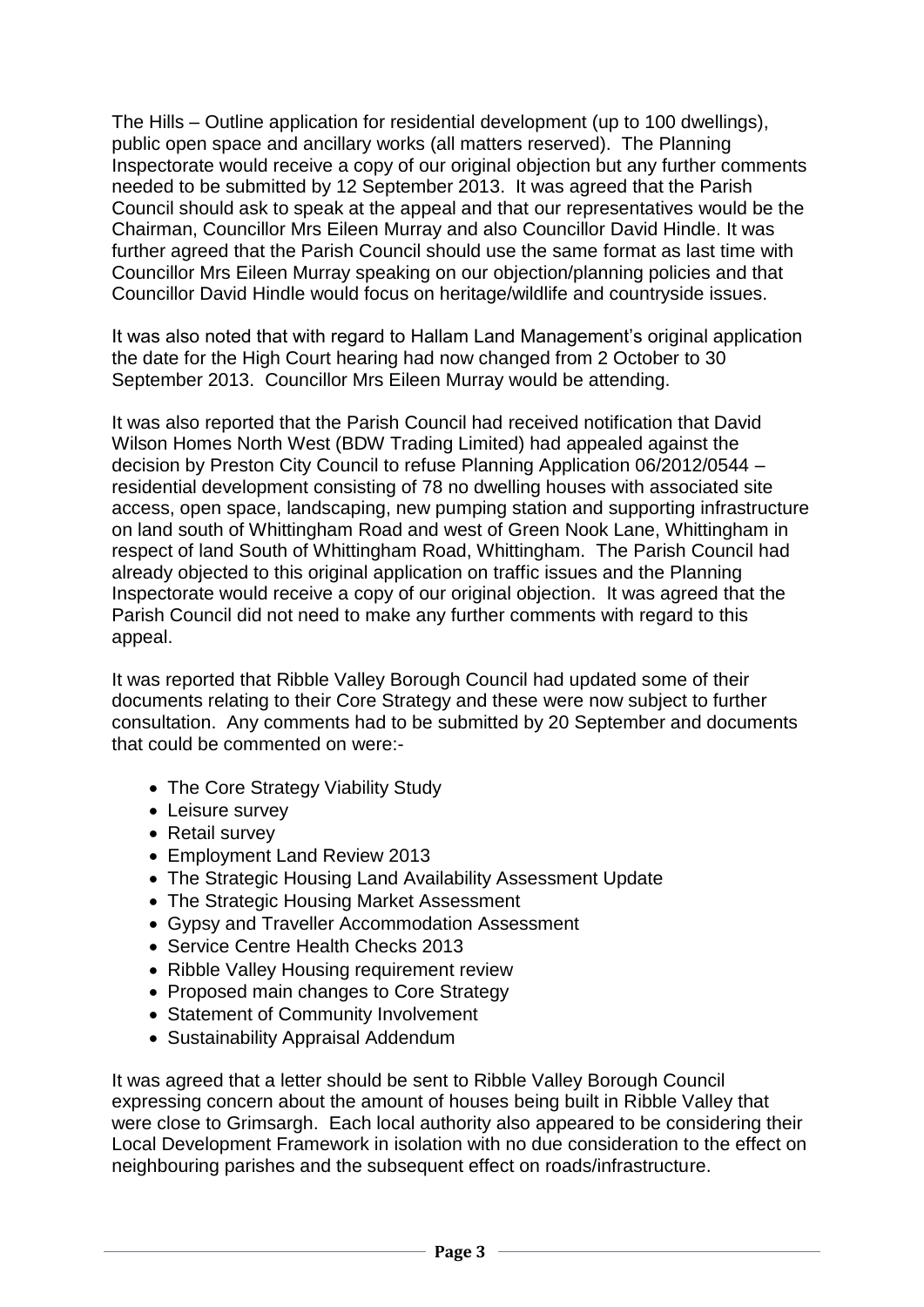The Chairman, Councillor Mrs Eileen Murray said that she would also raise this issue at the Preston Area Committee/3Tier Forum.

### **Resolved**

1) That with regard to the appeal for Planning Application 06/2013/0245 Hallam Land Management Ltd for Land North of The Hills for up to 100 dwellings that the Planning Inspector is asked that the Parish Council is allowed to speak at the appeal hearing. It was agreed that Councillor Mrs Eileen Murray and Councillor David Hindle should speak on behalf of the Parish Council with Councillor Mrs Eileen Murray concentrating on our objection/planning policies and Councillor David Hindle would focus on heritage/wildlife and countryside issues.

2) That the Parish Council has no further comments to make with regard to the appeal for Planning Application 06/2012/0544 for land South of Whittingham Road, Whittingham.

3) That with regard to the updated Ribble Valley Borough Council Core Strategy, a letter is sent expressing concern about the amount of houses being built in Ribble Valley that are close to Grimsargh. An additional comment should also be made about each local authority also appearing to consider their Local Development Framework in isolation with no due consideration to the effect on neighbouring parishes and the subsequent effect on roads/infrastructure.

### **57. (13/14) Report from the Planning Sub-Committee**

It was noted that there had been two meetings of the Planning Sub-Committee held over the summer and Councillor Peter Burton said that these had been well attended by local residents and well-managed by the Chairman.

The first meeting held on 29 July, 2013 was to discuss the Whitefriars Planning Application and the Parish Council had supported the residents and objected to the proposed development.

The second meeting held on 28 August, 2013 was to discuss the Wainhomes proposed development on land off Ribblesdale Drive and this had also been objected to by the Parish Council, primarily as it was in the Area of Separation.

The Minutes from both meetings were presented to the Parish Council and are placed in the Minute Book.

### **Resolved**

1) That the Minutes from the meeting of the Planning Sub-Committee held on 29 July, 2013 are noted.

2) That the Minutes from the meeting of the Planning Sub-Committee held on 28 August, 2013 are approved as a correct record and signed by the Chairman.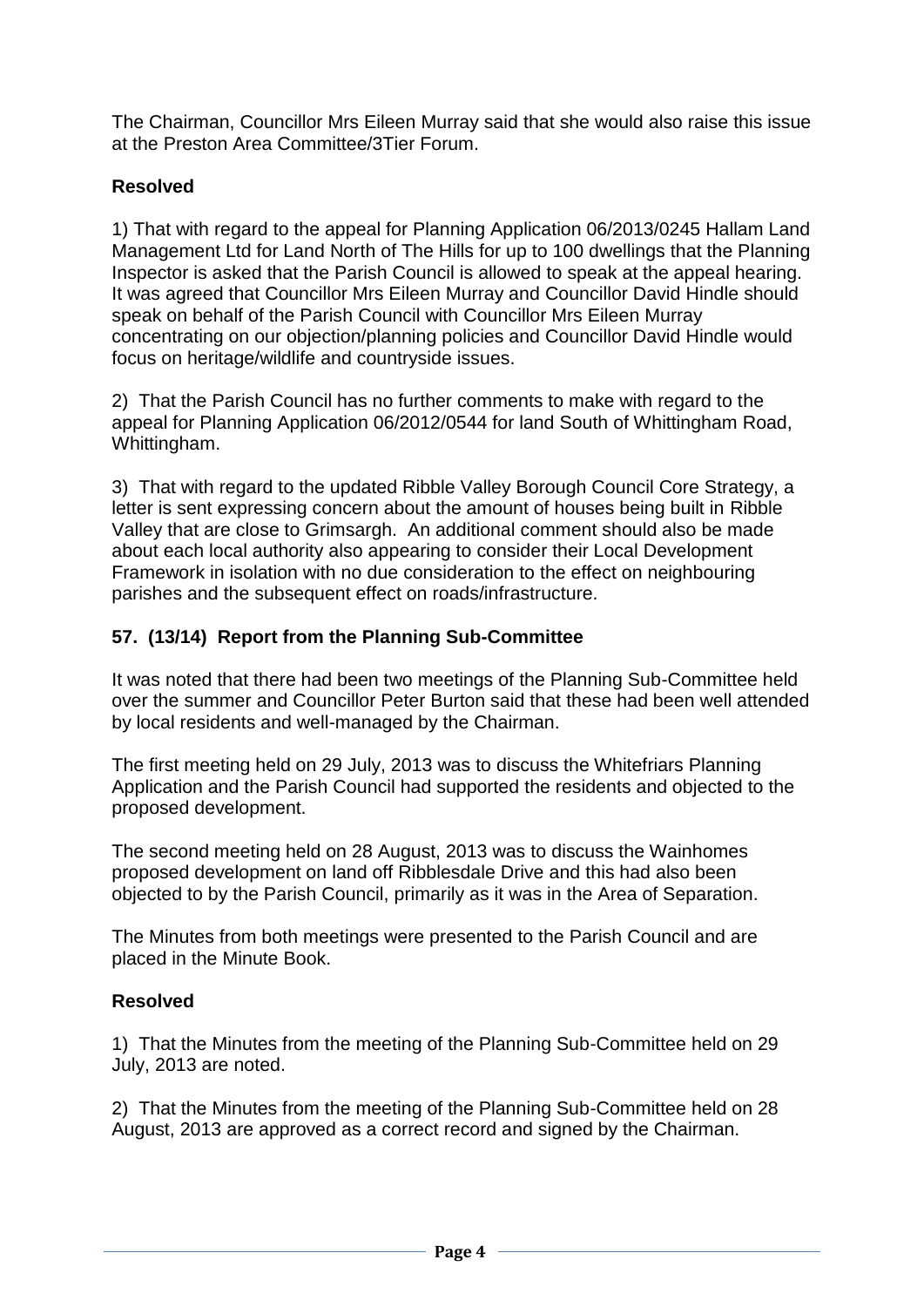#### **58. (13/14) Report from the Nellie Carbis Millennium Woodland Working Group**

The notes from the Nellie Carbis Millennium Woodland Working Group from their meeting held on 23 July, 2013 were presented to the Parish Council.

The Working Group had recommended to the Parish Council that approval was given to a budget of up to £150 towards two project days to provide gloves and basic hand tools (if required) and refreshments for the Nellie Carbis Millennium Woodland Working Group. This was agreed.

After further discussion it was felt that the first project day should be arranged for early spring. Councillor Mrs Lynda Cryer also agreed to approach the Probation Service to see if they could help with work in the woodland.

Councillor Mrs Eileen Murray also mentioned that she had received a number of photographs from David Leech relating to the history of the woodland. These were on temporary loan but she felt that it would be worth scanning these important documents and keeping a copy for use by the Parish Council.

### **Resolved**

That a budget of up to £150 is approved for the Nellie Carbis Millennium Woodland Working Group to hold two project days to provide gloves and basic hand tools (if required) and refreshments for the Nellie Carbis Millennium Woodland Working Group.

### **59. (13/14) Parish Council Newsletter**

The Chairman, Councillor Mrs Eileen Murray asked for suggestions for the next Parish Council newsletter that was due out in December. Items suggested included a Spotlight on the Toddlers Group, Planning Update, Planter Judging, Crime and Security, Nellie Carbis Woodland and an introduction to our new Parish Councillor – Councillor Dan Dewhurst.

It was also felt that an article should be placed in the Longridge news about Councillor Dewhurst as he was one of the youngest Parish Councillors in the Country.

### **60. (13/14) Bus Shelters**

The Clerk reported that she had received a complaint/concern about the lack of seating in the Parish bus shelters. As the bus shelter near the Chinese takeaway needed replacing in the near future, the Clerk thought that the Parish Council may wish to look at alternative designs for bus shelters and include seating.

Following general discussion it was agreed to ask our Lengthsman, Adam Cooper to replace the bus shelter outside the Chinese takeaway when appropriate and this should be the same type of wooden design but with a perch rail included.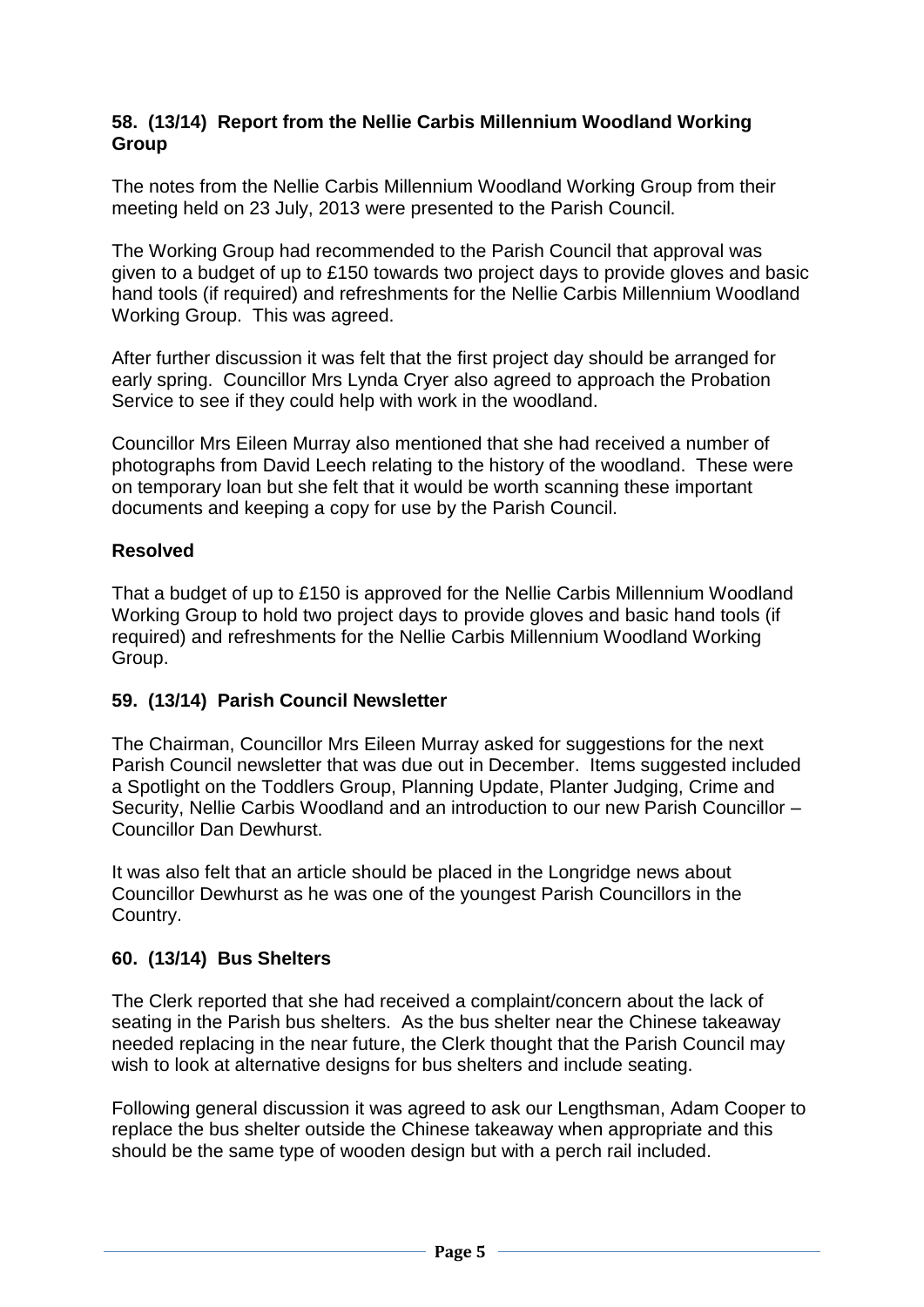## **Resolved**

That the Parish Lengthsman, Adam Cooper is asked to replace the bus shelter outside the Chinese takeaway with a similar wooden design but with a perch rail included.

#### **61. (13/14) Annual Parish and Town Council Conference and LALC AGM – 9 November 2013**

The Clerk reported that the Parish Council had received an invitation to the Annual Parish and Town Council Conference to be held on the morning of 9 November and the LALC AGM to be held in the afternoon, both at County Hall, Preston. The Parish Council was entitled to send one delegate to these events and there was no cost involved.

### **Resolved**

That Councillor Mrs Eileen Murray is nominated to attend the Annual Parish and Town Council Conference and the LALC AGM on 9 November 2013, on behalf of the Parish Council.

### **62. (13/14) Grimsargh Reservoir/Wetlands**

The Clerk reported that the Parish Council had been invited to attend a meeting at Preston City Council with Mr M Lovatt to discuss the wetlands. The meeting was scheduled for Tuesday 10 September at 10.30 am at Preston Town Hall.

### **Resolved**

That the Clerk, Councillor Mrs Eileen Murray, Councillor David Hindle and Councillor David Nicholson are nominated to attend the Grimsargh Reservoir/wetlands meeting on 10 September, on behalf of the Parish Council.

### **63. (13/14) Visit by Lord Horam**

The Chairman, Councillor Mrs Eileen Murray informed the Parish Council that Lord Horam of Grimsargh had asked to meet the Parish Councillors and see the village hall when he was visiting the area in September. It was agreed that this visit should be arranged for Sunday 29 September between 3-5pm at the village hall and that afternoon tea will be provided. The local City Councillors and a couple of residents would also be invited to attend. The Parish Council agreed to fund the cost of the village hall and the refreshments.

### **Resolved**

That the cost of the village hall and refreshments is funded by the Parish Council for the visit of Lord Horam on 29 September 2013.

### **64. (13/14) Electronic Storage of Parish Council documents**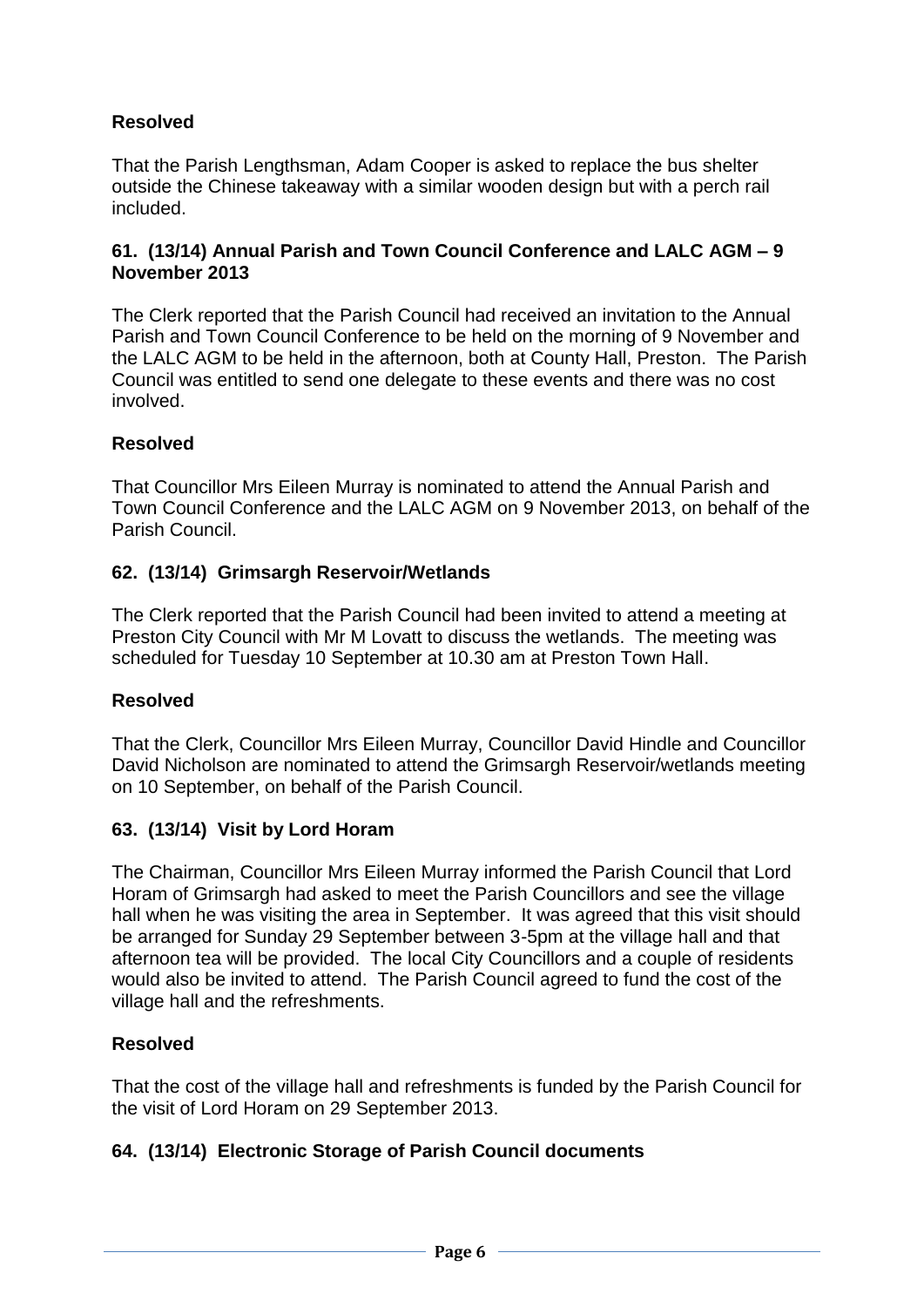The Clerk explained that it was prudent to store the Parish Council electronic documents on an external hard drive to minimise the risk of documents being lost. It was noted that important paper documents were stored by Lancashire County Council Record Office and the types of documents that were stored on the Clerk's personal computer were background information and provided an audit trail of general Parish Council work.

The Parish Council agreed to purchase an external hard drive and case at a cost of £61.98 for the electronic storage of Parish Council documents.

### **Resolved**

That the Clerk is authorised to purchase an external hard drive and case at a cost of £61.98 for the electronic storage of Parish Council documents.

### **65. (13/14) Dead Tree in Maple Grove**

The Clerk informed the Parish Council that there was a dead tree in Maple Grove that apparently was one of seven trees that the Parish Council had planted in the late 1970's and it now needed removing.

It was agreed that the Clerk should contact the previous Clerk Peter Croft to see if the Parish Council had purchased the trees and if this was the case then the Parish Council would make arrangements with a tree surgeon to remove the tree. If the trees were not planted by the Parish Council then the Clerk would contact the land agent to ask them to remove the dead tree.

## **66. (13/14) Friends of Grimsargh Green (FoGG)**

Councillor Mrs Joyce Chessell gave an update to the Parish Council on the work of FoGG. She said that she had been in touch with Matt Kelly again regarding the drainage works on the village green but as it had been summer and FoGG had not had a recent meeting there had not been much progress.

It was noted that Adam had now installed the benches on the village green and these looked good. Councillor Mrs Joyce Chessell also informed the Parish Council that some work was needed on the green. In particular the willow needed cutting back and the wildflower garden needed some work as did the pond and hedges.

## **Resolved**

That the report is received and noted.

### **67. (13/14) Financial Matters and banking**

It was noted that we currently had an £34,050.29 in the bank as at 1September 2013.

It was noted that since the last meeting the following cheques had been issued:-